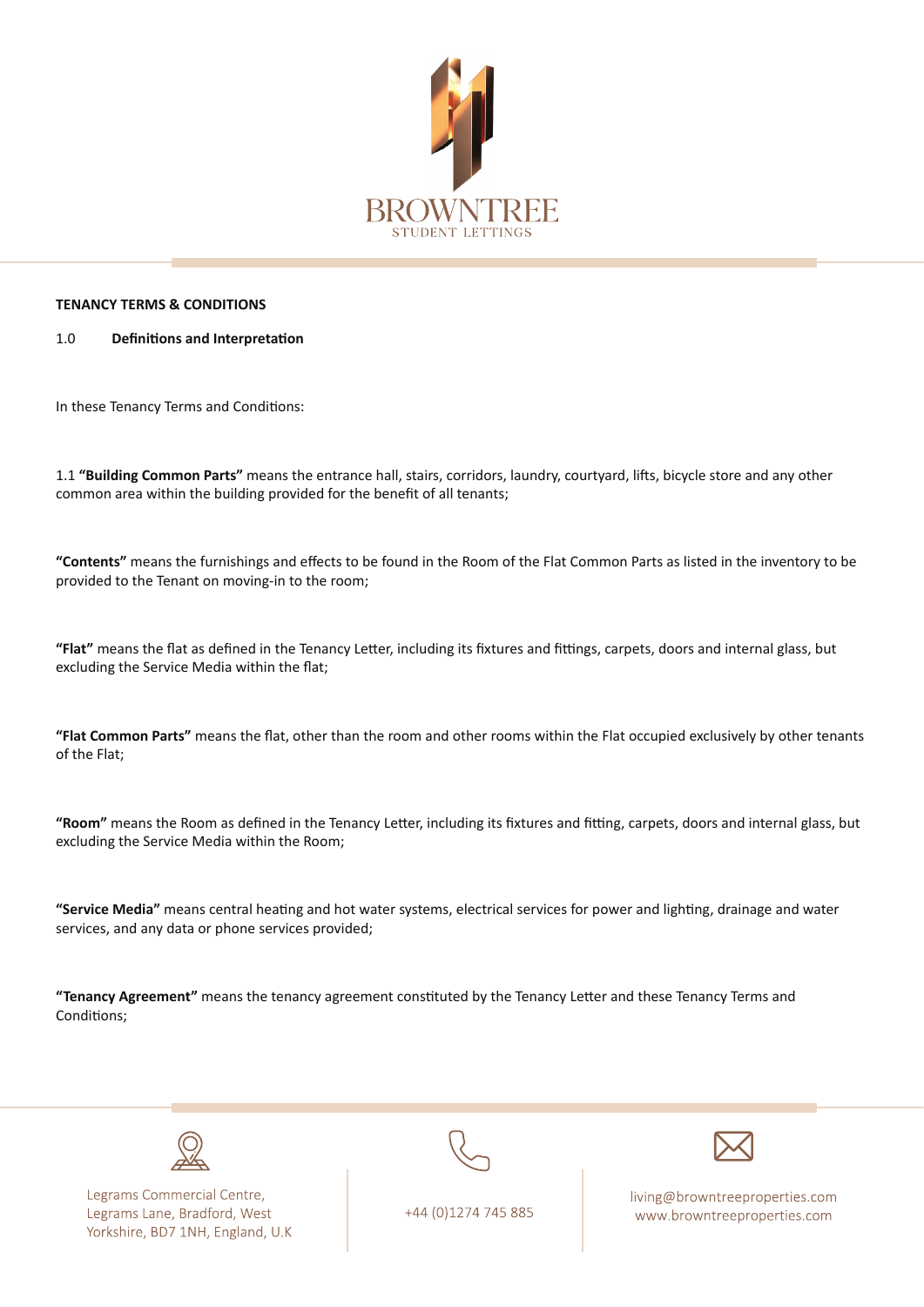

"Tenancy Letter" means the tenancy letter addresses to the Tenant which is enclosed with these Tenancy Terms & Conditions;

 **"Tenancy Period"** means the period from and including the Tenancy Start Date and ending on and including the Tenancy End **.Date**

1.2 Unless set out to the contrary above, all terms defined in the Tenancy Letter shall have the same meaning in these Tenancy Terms and Conditions

1.3 The expression the "Landlord" includes the person who at any particular time has the right to receive rent under the Tenancy .Agreement

1.4 Any obligation on the Landlord or the Tenant not to do any act or thing includes an obligation to take all responsible steps not to permit or suffer any other person to do any such act or thing.

1.5 Where any party to the Tenancy Agreement compromises two or more persons, all their obligations can be enforced against them jointly or as separate individuals.

1.6 The headings in these Tenancy Terms and Conditions are for convenience and are not to be considered in interpreting the **Tenancy Agreement** 



Legrams Commercial Centre, Legrams Lane, Bradford, West Yorkshire, BD7 1NH, England, U.K



+44 (0)1274 745 885

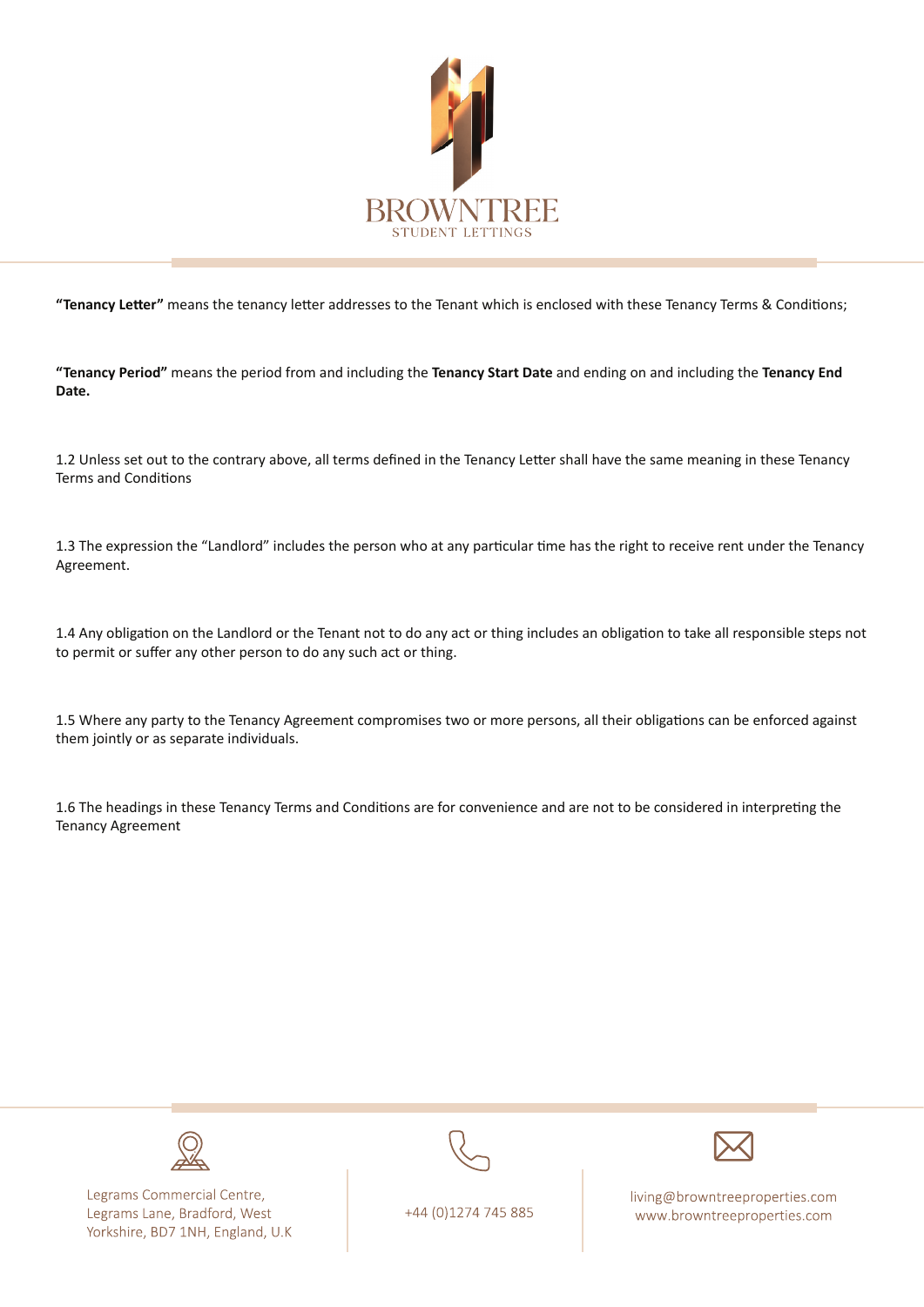

## 2.0 THE LETTING

1.1 The Landlord lets the Room to the Tenant for the Tenancy Period

1.2 The Tenant is granted the Following rights for the benefit of the Room in common with the Landlord and all other tenants of the Building (including all other persons from time to time duly authorised by the Landlord):

1.2.1 the right to use the Building Common Parts and the Flat Common Parts, including the right to come and go to and from the Room over such of the Building Common Parts and Flat Common Parts as are designed or designated to afford access: and

- 1.2.2 the right to use the shared facilities within the Common Parts of the Flat.
- 1.3 The Landlord reserves the following rights over the Room:

2.3.1 the right for the Landlord and those authorised by the Landlord to enter the Room on reasonable written notice (except in cases of emergency) for any purpose mentioned in these Tenancy Terms and Conditions; and

2.3.2 the right to the free passage and running of water, soil, gas and electricity through any pipes, cables, wires, drains or sewers passing in or through the Room

## **THE TENANT'S OBLIGATIONS**

 **3.1 The Tenant shall accept the Room, the Flat, the Building Common Parts, the Flat Common Parts and the Building as being** in good and tenantable repair and condition and fit for the purposes for which they are let and/or intended to be used as at the Tenancy Start Date unless the Tenant informs the Landlord in writing of any defect in the condition and repair within 48 **hours of the Tenancy Start Date** 

3.2 The Tenant shall accept that all the Contents are present in the Room or the Flat unless the Tenant informs the Landlord in writing that items are missing from the inventory within 48 hours of the Tenancy Start Date

#### **The Tenant will:**

3.3 Pay the Rent and all other payments included in the Payment Schedule on the dates set out in that schedule to the Landlord (or to whosoever the Landlord shall direct). The Tenant will not set-off any amounts against the Rent or any other amounts due to the Landlord without first providing the Landlord with receipts for the costs properly incurred by the Tenant. Any person who is not the Tenant and who makes payments due from the Tenant does so as agent of the Tenant.

3.4 To pay an administrative charge of £40.00 inclusive of VAT on demand at any and each failure to pay the rent due and to settle this charge along with any arrears within 14 days of the due date and to pay interest on the amount of rent remaining unpaid after that period of 14 days at a rate of 15% per annum calculated on a daily rate from the date upon which it was due until the date upon which it was paid.

Legrams Commercial Centre, Legrams Lane, Bradford, West Yorkshire, BD7 1NH, England, U.K



+44 (0)1274 745 885

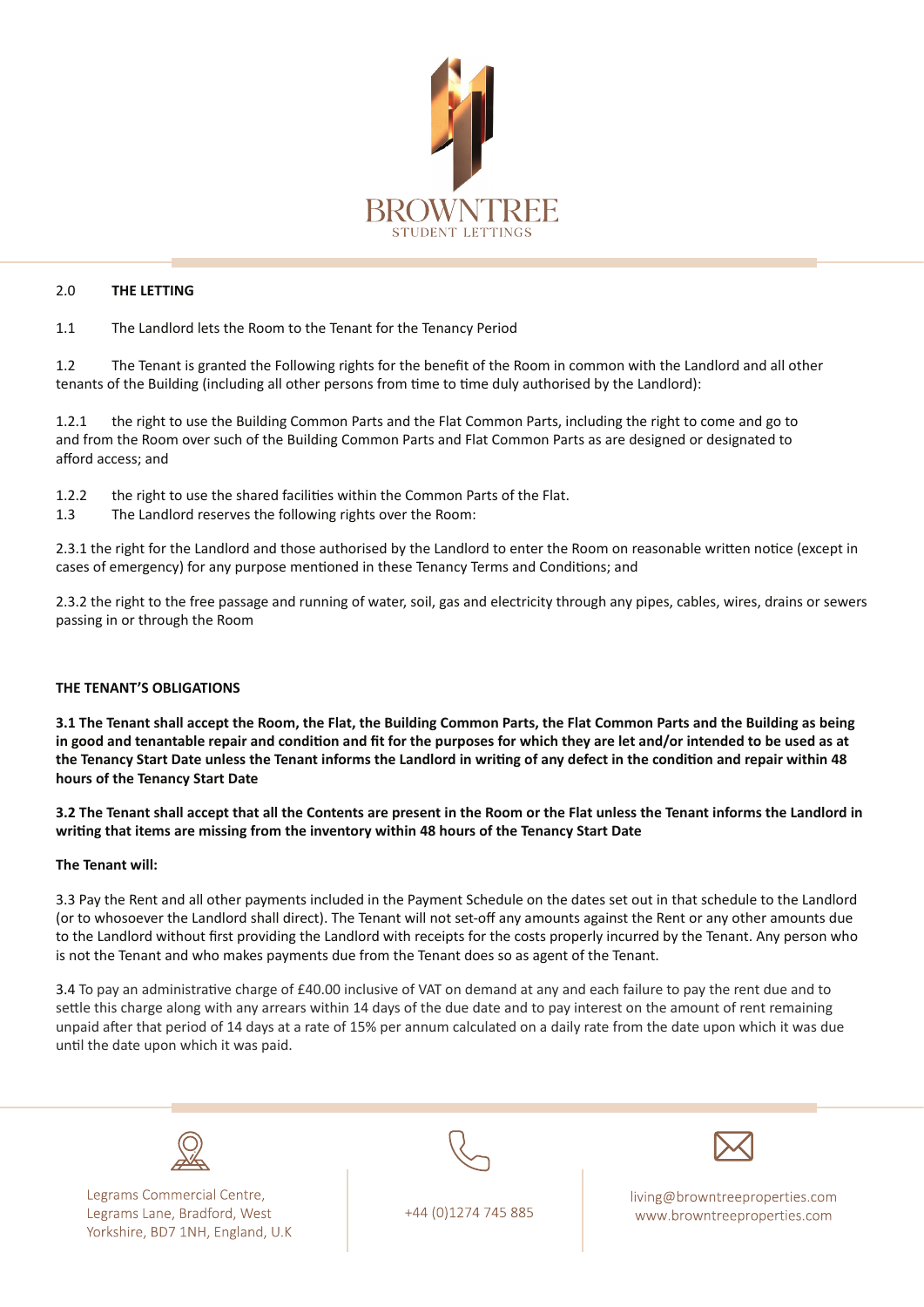

3.5 This tenancy is for a fixed term. The Tenant agrees to vacate the property by 11.00 am on the Tenancy End Date unless a new Tenancy Agreement has been signed. Re-signings must take place at least one month before the Tenancy End Date.

3.6 Promptly notify the Landlord of any damage to or defect in the Room and/or the Contents and/or the Flat and/or the .Building

3.7 Operate the Service Media and electrical appliances in the Flat in accordance with the manufacturer's instructions and not charge, damage, alter or interfere with them in any way and to ensure that any electrical appliances which do not belong to the Landlord comply with all relevant standards and regulations.

3.8 Pay a fair and reasonable proportion, as determined by the Landlord acting reasonably, of the costs incurred by the Landlord in making good damage to the Room, the Flat, the Building Common Parts or the Flat Common Parts and/or in replacing any fixtures or fittings damaged therein which arises due to any act of the Tenant or any failure by the Tenant to observe and comply with the obligations of the Tenant under the Tenancy Agreement. If there's no evidence to the contrary, then the cost of repairing any damage shall be apportioned as if:

3.8.1 the Tenant caused the damage to the Room;

3.8.2 all the tenants of the Flat caused the damage to the shared facilities in the Flat Common Parts; and

3.8.3 all the tenants entitled to use the Building Common Parts caused the damage to the Building Common Parts.

3.9 To allow the Landlord and those authorised by the Landlord upon reasonable written notice (except in cases of emergency) to enter the Flat at reasonable times to:

3.9.1 inspect its condition;

3.9.2 carry out any necessary repairs or alterations to the Room and/or Flat and/or Building;

3.9.4 carry out viewings of the Room and/or Flat with prospective tenants.

In exercising the right of entry to the Room and/or Flat, the Landlord will cause minimum possible inconvenience to the Tenant.

3.10 Provide the Landlord with a certificate of exemption for council tax or, if the Tenant is not entitled to such a certificate, the Tenant will reimburse the Landlord for the council tax. The Tenant shall also reimburse the Landlord for and all other taxes, charges, duties, outgoings or assessments which are payable during the Tenancy Period in respect of the Room and/or the Tenant's use of the Room or any other part of the Building including television licence fees, charges for use of a telephone (if any) in the Flat or Room and rental or other recurring charges during the Tenancy Period.

3.11 Maintain the Room and, jointly and severally with the other tenants of the Flat, the Common Parts of the Flat in at least as good tenantable repair and decorative order and clean condition as it is in at the tenancy Start Date (except for damage by accidental fire and water from the domestic services infrastructure).



Legrams Commercial Centre, Legrams Lane, Bradford, West Yorkshire, BD7 1NH, England, U.K



+44 (0)1274 745 885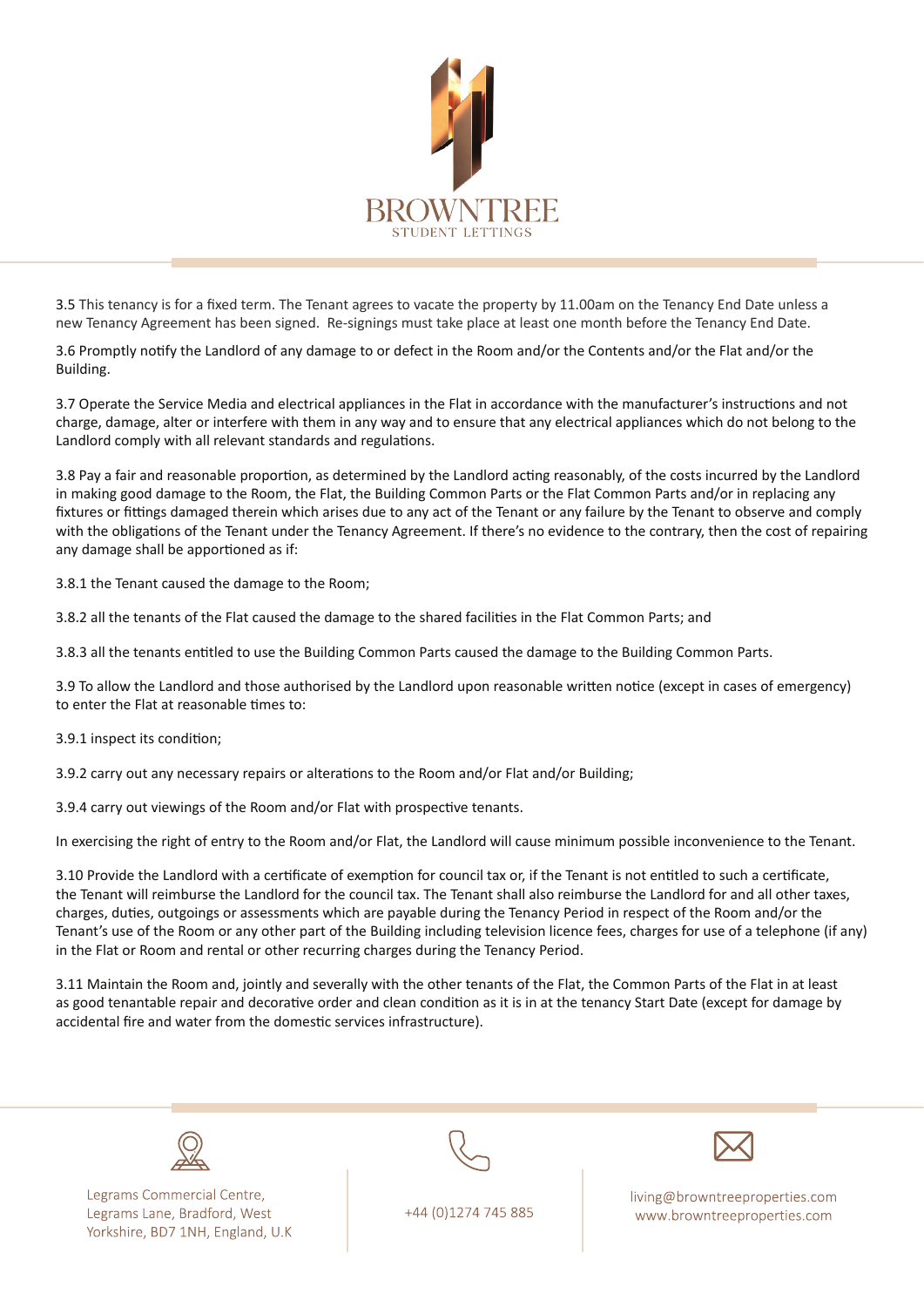

3.12 Maintain the Contents in at least as good repair and condition as they are in on the Tenancy Start Date except for the fair wear and tear (and the inventory provided to the Tenant on moving in to the Room shall be evidence of their existing condition, and any defect shall be noted in such inventory) in accordance with Clause 3.2.

3.13 Not remove any of the Contents from the Room or Common Parts of the Flat, as the case may be.

3.14 Occupy the Room personally for residential purposes only.

3.15 Not transfer the tenancy created by the Tenancy Agreement to anyone else without first obtaining the Landlord's written consent, which must not be unreasonably withheld.

The Landlord may, as a condition to giving its consent to the proposed transfer:

3.15.1 charge the Tenant a release fee of £300 + VAT once a new Tenant has been found with the consent of the Landlord to take over their existing Tenancy .; and

3.15.2 charge the Tenant re-advertisement fees of £150 + VAT for the Flat if Tenant is looking to leave the Contract before the specified Tenancy End Date.

3.15.3 require the Tenant and/or the Guarantor to enter into a guarantee of the incoming tenant's obligations under the Tenancy Agreement (but only for such time as the incoming tenant remains the tenant under the Tenancy Agreement) in a form reasonably required by the Landlord: and

3.15.4 if it is reasonable to do so, require the incoming tenant to provide a guarantor of his/hers own in respect of the obligations of the incoming tenant under the Tenancy Agreement; and

3.15.5 require the incoming tenant to enter into an agreement with the Landlord which confirms that the incoming tenant will observe and comply with the obligations of the Tenant contained in the Tenancy Agreement.

3.16 The Tenant will not sublet the Room or part with possession or share occupation of the Room or any part of it under any .circumstances

3.17 Not carry on any profession, trade or business whatsoever in the Room or the Flat.

3.18 Not use the Room or the Flat for any improper, immoral or illegal purpose nor in any way which may, in the reasonable opinion of the Landlord, be a nuisance, damage or annoyance to the Landlord or to the other tenants of the Building or any adjoining premises and in particular, the Tenant will:

3.18.1 not cause any noise which, if made within the Room, can be heard outside the Room or, if made within the Common Parts of the Flat, can be heard outside those Common Parts;

3.18.2 not keep or use drugs, the possession or use of which is prohibited by statute (including but not limited to the Misuse of Drugs Act 1971);



Legrams Commercial Centre, Legrams Lane, Bradford, West Yorkshire, BD7 1NH, England, U.K



+44 (0)1274 745 885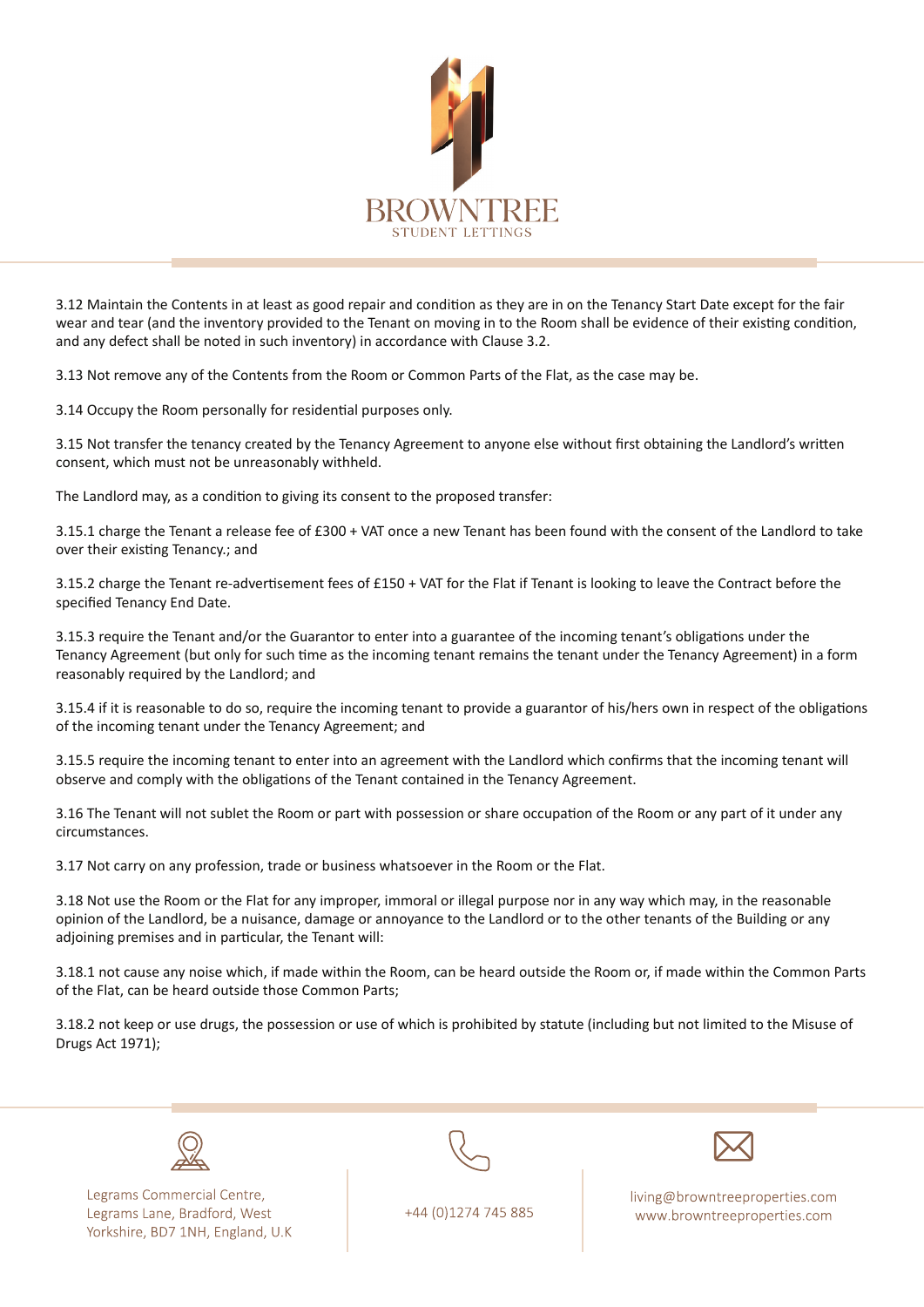

3.18.3 not to keep or use any firearms, knives (other than domestic knives), or any weapons of any kind in the Room, Flat or Building;

3.18.4 not harass, threaten or assault any other tenants of the Building or their guests or any personnel of the Landlord or any other person: and

3.18.5 not keep, store or use in the Building any gas or oil heater or other fuel burning appliance, including candles.

3.19 Not damage or leave in a dirty or untidy state any parts of the Building.

3.20 Not alter, modify, decorate, add to or in any way interfere with the structure of the Room, the Flat, the Contents or the .Building

3.20.1 Not to fix anything whatsoever to the interior of the Room or the Flat Common Parts in any manner which may damage the structure or decoration of the Room or the Flat Common Parts. Not to hang anything on the walls or furniture which has self-adhesive such as double-sided tape or blue/white tack. Also, the use of nails/screws to hang items on the walls are strictly .prohibited

3.21 Not to place anything outside the window of the Room or the Flat Common Parts.

3.22 Deliver the Room, the Contents and the key to the Room/Flat to the Landlord at the end of the Tenancy Period in the same condition as recorded in the inventory and, by no later than the Tenancy End Date, clear the Tenant's own belongings from the Room and the Flat Common Parts by the Tenancy End Date, the Landlord shall be under no duty of care towards the same and reserves the right to dispose of such belongings as it thinks fit without any liability whatsoever to the Tenant.

3.23 Ensure that any refuse is deposited in the receptacles provided for the purpose in the Building.

3.24 Not erect any external wireless or television aerial or satellite dish.

3.25 Not to keep any animal, bird, insect or reptile in the Room or Common Parts or the Flat Common Parts which would prejudice or increase the premium payable of insurance of the Building for the time being in force.

3.26 Not do anything in the Room, the Building Common Parts or the Flat Common Parts which would prejudice or increase the premium payable for the policy of insurance of the Building for the time being in force.

3.27 Not obstruct any means of access within the Building.

3.28 Pay all reasonable and proper costs and expenses (including legal costs, unless a Court orders otherwise, and less payable to a surveyor and any value added tax thereon) incurred by the Landlord in or in reasonable consideration of proceedings to recover outstanding Rent or any sum incurred as a result of the Tenant not performing the obligations of the Tenant under the Tenancy Agreement.



Legrams Commercial Centre, Legrams Lane, Bradford, West Yorkshire, BD7 1NH, England, U.K



+44 (0)1274 745 885

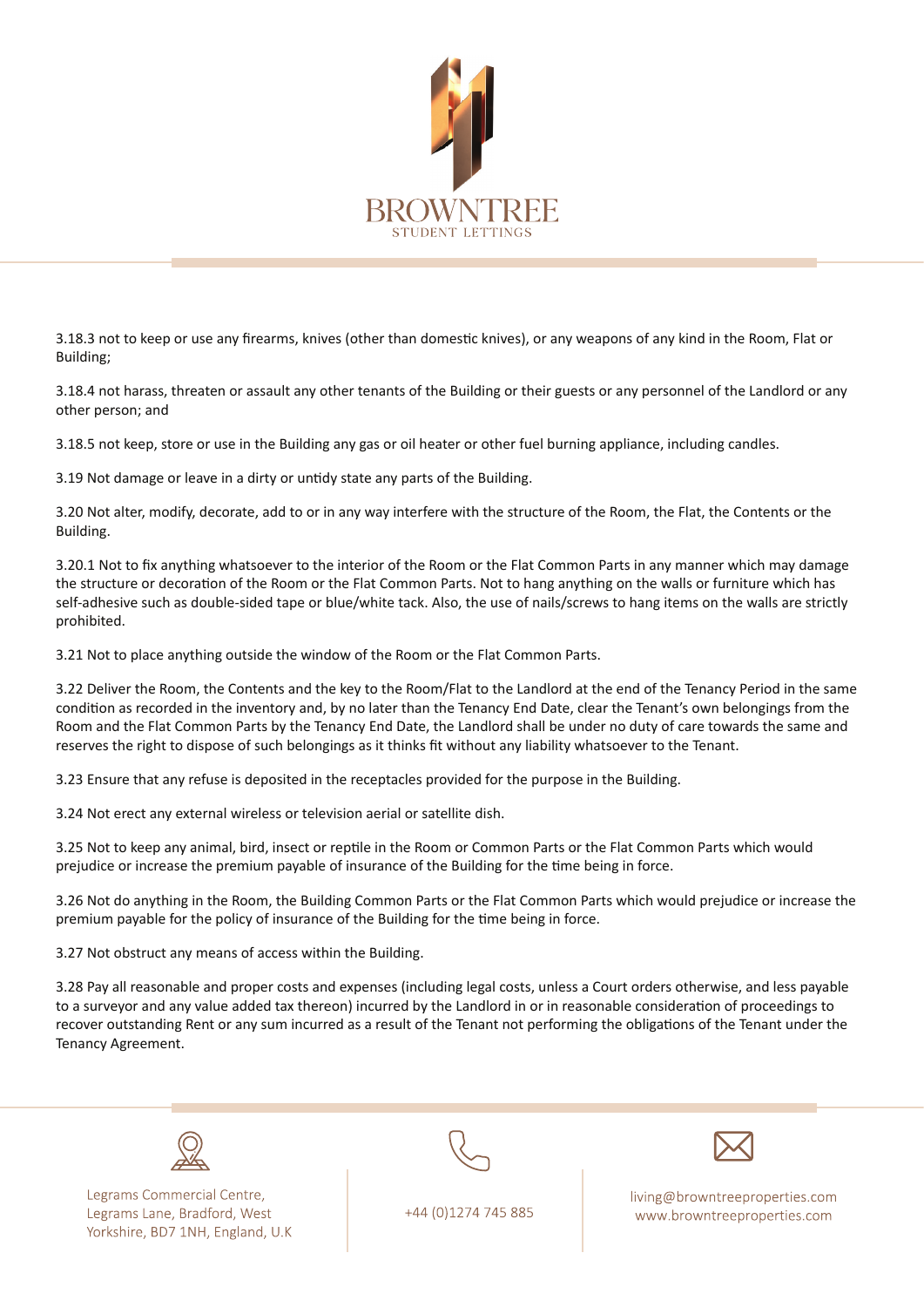

3.29 Pay to the Landlord the Deposit as security for the performance of the Tenant's obligations. The money will be protected by The Deposit Protection Service (The DPS) or through MyDepsoits in accordance with the terms and conditions of the organisations. The protection service will hold the deposit in respect of any unpaid rent, damage to the property, any unpaid gas, electricity, water or telephone charges, or any sum repayable by the landlord to the Local Authority in respect of any payment due from the Tenant and/or due in respect of any breach of the tenant of the obligations under this agreement.

3.29.1 At the end of the Tenancy Period, the Tenant will be given the opportunity to attend a check-out inspection with a representative of the Landlord with a view to reaching agreement as to what, if any, deductions the Landlord shall be entitled to make from the Security Deposit.

3.29.2 However, the Landlord reserves the right to give notice to the Tenant of its intention to draw on the Deposit at any time in payment of any sums due from or spent on behalf of the Tenant under the Tenancy Agreement.

3.29.3 The security Deposit (or the balance thereof remaining), shall be returned to the Tennant at the forwarding address provided to the Landlord as soon as reasonably practicable after the end of the Tenancy Period (however it ends) and vacation of the Room by the Tennant.

3.29.4 The Tenant will not set-off the Deposit against any payment of Rent due to the Landlord

3.30 Not to tamper with the Landlord's fire protection and control equipment and to vacate the Building (and to ensure that any visitors of the Tenant do do) immediately whenever the fire alarm is sounded.

3.31 Not to use designated fire escape except for the purposes of emergency escape.

3.32 To comply with any reasonable regulations of the Landlord which may be notified to the Tenant in writing from time to time and in the event of conflict between the terms of these Tenancy Terms and Conditions and any such regulations, the terms of these Tenancy Terms and Conditions shall prevail.

3.33 To report any accident or incident to the Landlord as soon as possible after it occurs and in any event within 48 hours after the incident or accident. If reasonably requested to do so by the Landlord, to complete an incident or accident form and return it to the Landlord.

3.34 Not to change the locks or fit any further locks at the Premises without the prior written permission of the Landlord. To pay the full cost of the refitting of any original locks and/or the repair of any damage caused by the fitting or other locks and/ or the repair of any damage caused by the removal of any other locks or by forced entry as a consequence of the fitting of any other locks.

3.34.1 Emergency call out for loss of keys/card will be charged at £20 plus cost of new key/card

3.35 Not to smoke or permit any guest or visitors to smoke tobacco or any other substance in the property, unless the landlord has given written consent. Breach of this clause would result in an undisclosed fine with follow up room inspections carried out on daily basis in order to check whether smoking is still being continued in the accommodation. If the issue continues fines will increase until deemed appropriate by the landlord.



Legrams Commercial Centre, Legrams Lane, Bradford, West Yorkshire, BD7 1NH, England, U.K



+44 (0)1274 745 885

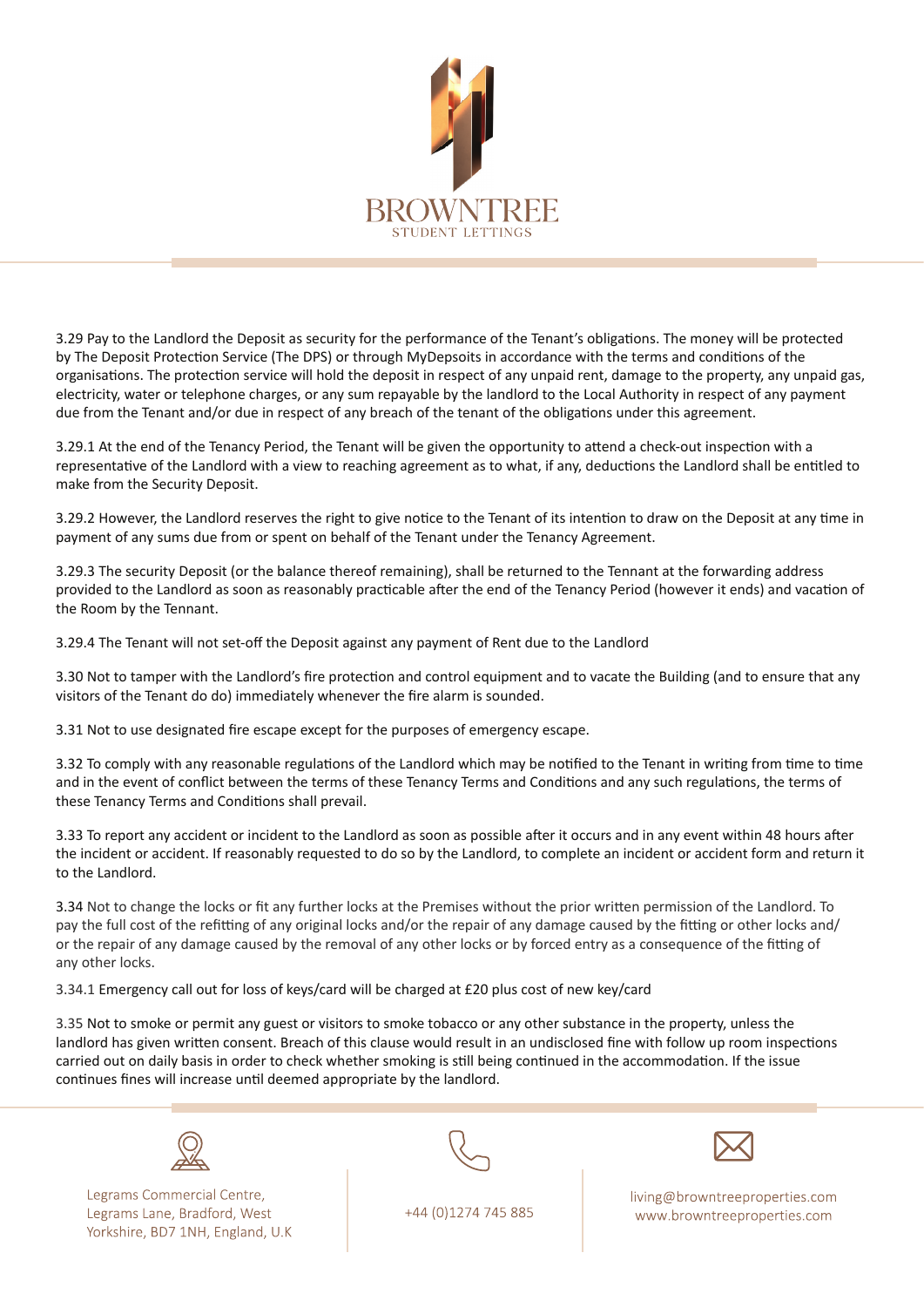

## **4.0 THE LANDLORD'S OBLIGATIONS**

The Landlord agrees with the Tenant as follows:

4.1 That if the Tenant pays the Rent and performs all the Obligations of the Tenant under the Tenancy Agreement, then the Tenant may quietly possess and enjoy the Room during the Tenancy Period without interruption from the Landlord or any person acting on the Landlord's behalf (save as expressly set out in these Tenancy Terms and Conditions to the contrary);

4.2 To maintain, repair the structure of the Building;

4.3 To maintain, repair, decorate and provide adequate heating and lighting to the Building Common Parts and the Flat Common Parts; and to clean the Building Common Parts

4.4 To maintain all Service Media serving the Flat, the Building Common Parts and the Flat Common Parts;

4.5 To provide an adequate supply of hot and cold water, heating and electrical power to the Flat;

4.6 To provide security facilities for the Building; and

4.7 To provide and maintain equipment in the Building Common Parts and the Flat Common Parts.

### **5.0 ALTERNATIVE ACCOMODATION**

5.1 The Landlord reserves the right during the Tenancy Period to move the Tennant to alternative accommodation (which may be in a hotel) only for the purpose of carrying out emergency repairs PROVIDED THAT:

5.1.1 The Tenant is given reasonable notice; and

5.1.2 The Tenant will occupy the alternative accommodation on the terms of the Tenancy Agreement.

## **6.0 AGREEMENTS AND DECLERATIONS**

6.1 It is agreed between the Landlord and the Tenant that if at any time:

6.1.1 the whole or any part of the Rent shall be unpaid for one month after it becomes due (whether legally demanded or not); or

6.1.2 there has been a serious breach, non-performance or non-observance of the Tenants obligations; or



Legrams Commercial Centre, Legrams Lane, Bradford, West Yorkshire, BD7 1NH, England, U.K





+44 (0)1274 745 885